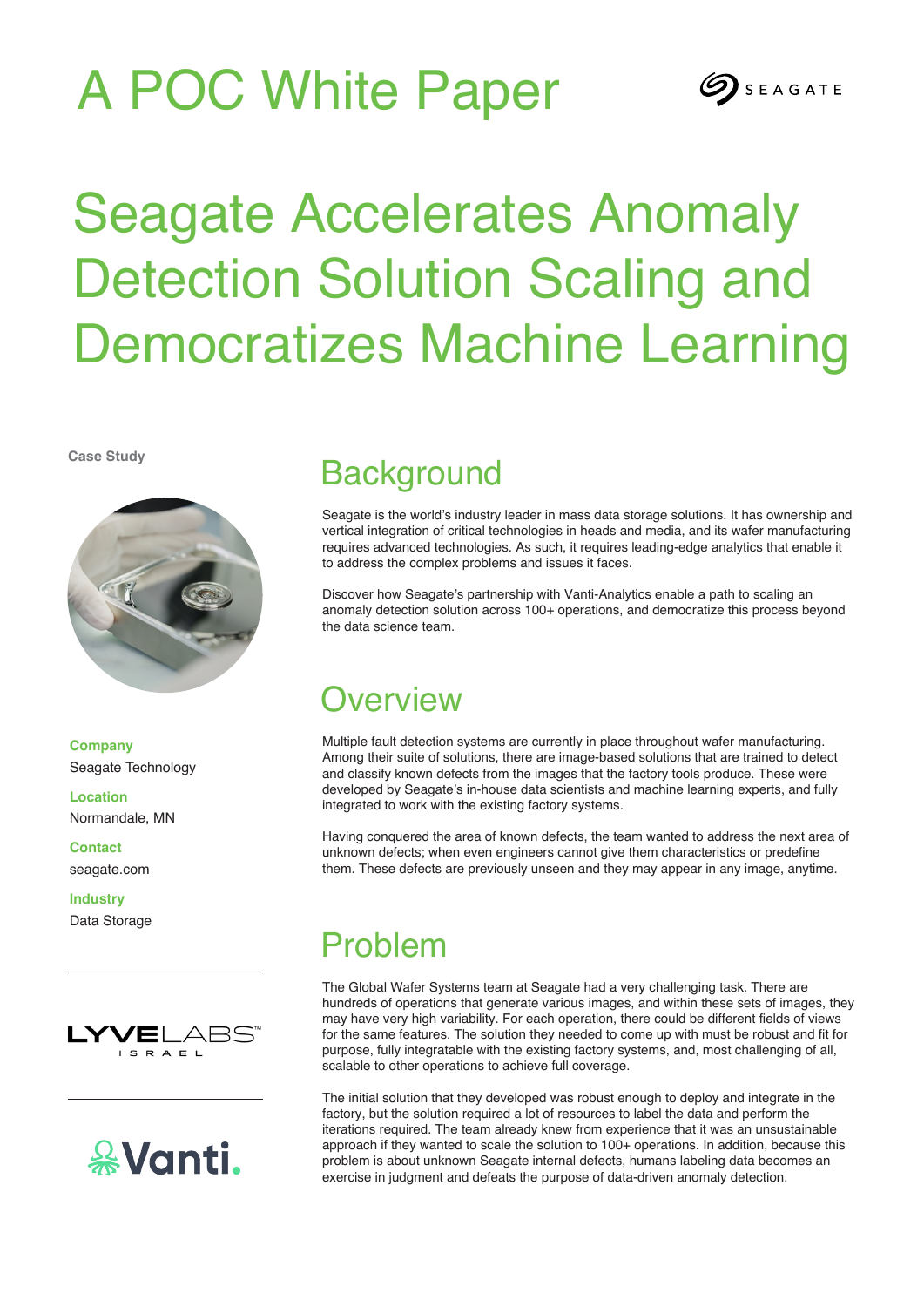





Examples of metrology images for defect detection analysis

Lyve Labs Israel, Seagate's Innovation Center was opened in February 2020 in Tel Aviv, Israel. Lyve Labs' mission is to form partnerships with external innovation in the Israeli ecosystem in order to enable innovations by providing simple, secure, and efficient ways to work with exabytes of data. The initiative empowers the seamless movement of data, optimizing its business value both in flight and at rest. When they found cnvrg.io who offered an end-to-end machine learning platform to build and deploy AI models at scale, they thought their solution could be a good fit with Seagate's data scientists.

#### **Solution**

Seagate partnered with Vanti-Analytics to address this scaling problem. Vanti worked with Seagate on a proof-of-concept to demonstrate the applicability of Vanti's clustering algorithm. Vanti was able to demonstrate the advantages of their platform.

Vanti's self-service platform allows development and deployment of ML models with little to no data science knowledge required. Model development that would have taken the team days to do now took only a few hours. This is mostly because there are automated insights generated by Vanti's platform that include explanations about failures, clusters with higher likelihood of failures, and features that contribute to the model's prediction. These insights would reduce the time it takes a data scientist to develop and evaluate exploratory models.

In addition, Vanti's platform also provides a simple way for experts to add their contextual knowledge to the model, without the need for additional data science resources.Seagate Internal

Due to the complexity of the wafer manufacturing process, adding contextual information or domain knowledge into the process of model building is crucial to developing a solution for practical use in production. In one example, the insight generated by the platform indicated that there would be an improvement in the model accuracy if product code differences were considered and introduced in the training process. This immediately improved the model's performance by 18%.

| <b>eVanti.</b> | Demo,                                                                                                                                                                                                                                                                                                                                                                                                                                                                                                                                                       | L,                                                                                                                             | Jen Conner -<br>Innoviz Germany |
|----------------|-------------------------------------------------------------------------------------------------------------------------------------------------------------------------------------------------------------------------------------------------------------------------------------------------------------------------------------------------------------------------------------------------------------------------------------------------------------------------------------------------------------------------------------------------------------|--------------------------------------------------------------------------------------------------------------------------------|---------------------------------|
| <b>Back</b>    |                                                                                                                                                                                                                                                                                                                                                                                                                                                                                                                                                             |                                                                                                                                |                                 |
|                | Insights<br>Improvement<br>Adding 25% more examples of Degradation > 0.5 will improve<br>estimation performance.<br>Attention<br>6 of your 17 parameters are constant. They do not help finding your<br>root cause. You may consider not measuting them at all.<br>Attention<br>System Config A0 & A1 are 7 times more likely to trend as Increased<br>Degradation.<br><b>Attention</b><br>Channel has no effect on the trend.<br>Model Formula<br>Degradation = 10* log (0.36 * Batch ^2 + 0.18 * Speed + 0.3 * Frequency_Band = 0.09 * System_config^0.5) | Parameter Impact<br>4 of 22<br>Only 4 of the 17 parameters are<br>important for the model.<br>Botch<br>Speed<br>Frequen System |                                 |
|                | Need help? Check out out FAQ or drop us a question at support pivanti-analytics.com                                                                                                                                                                                                                                                                                                                                                                                                                                                                         |                                                                                                                                |                                 |

(These screenshots are not from the Seagate use case.)